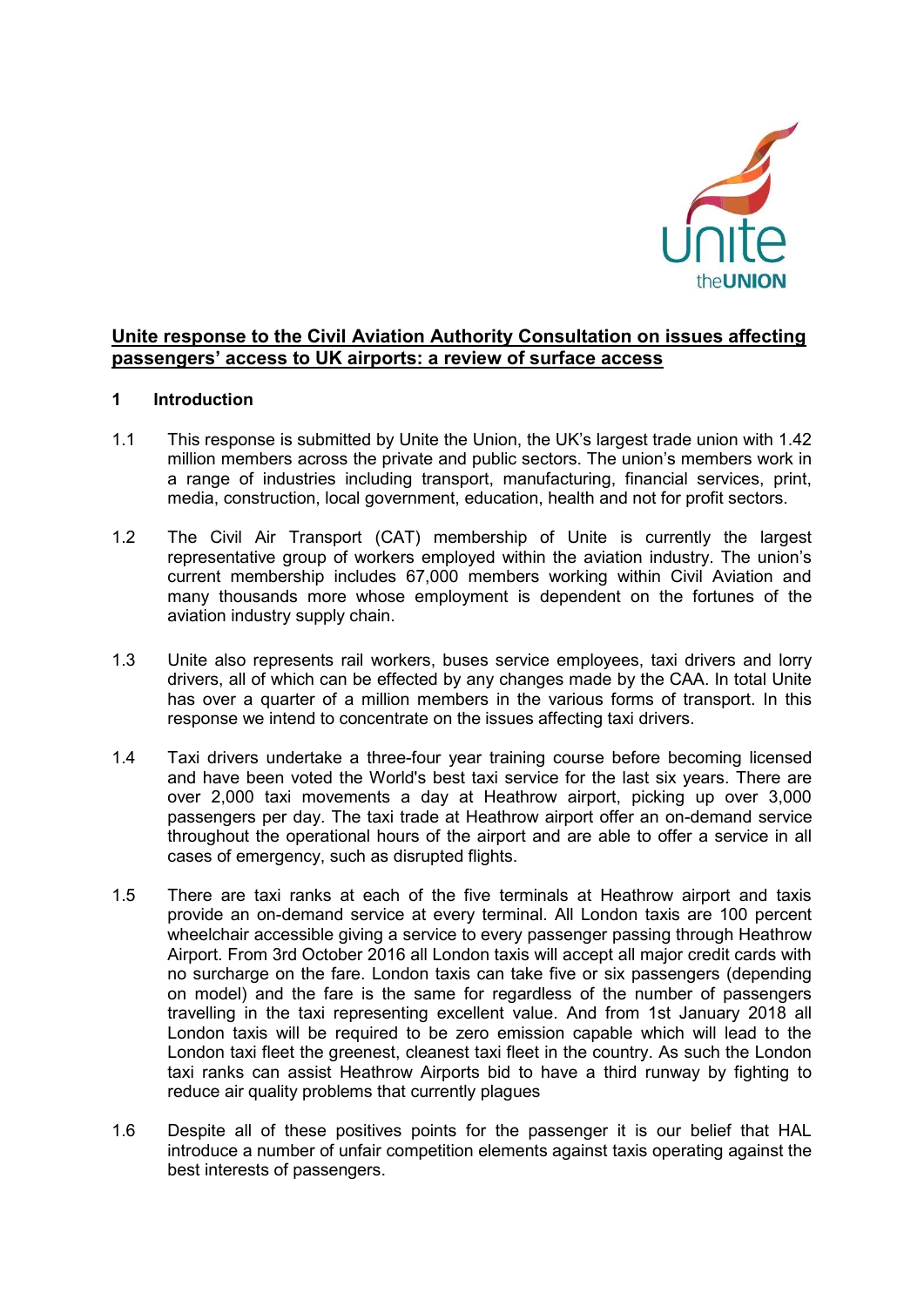1.7 Unite believes that this consultation came about following complaints from Purple Parking to the CAA after being moved away from the terminals at Heathrow at the expense of Heathrow airport's own car parking.

### **2 Summary**

- 2.1 It is our view that there are a number of issues in which Unite feel that Heathrow Airport Limited (HAL) are promoting unfair competition in regard to the taxi service being offered to the public at Heathrow Airport.
- 2.2 Many schemes exist that give passengers' guarantees on service and price in locations close to the airport and when travelling outside of the London licensing area.
- 2.3 The Heathrow Express (HEX) provides an excellent service to Paddington Station, but this isn't suitable for all passengers. It is almost always cheaper to travel by taxi if there are more than three passengers travelling together. If passengers require an onward journey from Paddington then it could be cheaper for three passengers travelling together to travel by taxi. It could also be quicker by taxi.
- 2.4 Unite believes that Heathrow Express abuses its position at Heathrow Airport by approaching arrival passengers airside before they pass through the terminal and even on some flights. They give passengers misleading information about the price of the HEX compared to a taxi ride. They fail to point out that the taxi price is for up to five passengers, and inflate the taxi prices often failing to point out that an onward journey is required from Paddington Station at an additional cost.
- 2.5 It is Unite's belief that this is unfair completion and an abuse of HEX's. The taxi trade at Heathrow Airport have no way of challenging these claims because the taxi trade have no access to passenger's airside of the terminal. We believe this abuse should be stopped and accurate information comparisons should be given to passengers on arrival and in on board adverts in literature.
- 2.6 The taxi trade would like to introduce taxi information desks into all of the terminals. Previously this was the case but no desks operate at the present time. The desks were paid for by a levy on the entrance fee that is collected by HAL from every taxi that enters the taxi feeder park at Heathrow. The taxi trade would like to re-introduce the levy to provide money for taxi information desks at each terminal. The levy could also be used to provide a taxi pre-booking option on the BAA website, which would enhance the passenger experience.
- 2.7 Recently HAL have put forward proposals to introduce a private hire car park, Authorised Vehicle Area (AVA), at Heathrow Airport. The taxi trade have many competitors at Heathrow but accept that fair competition is essential to passenger choice. Unite assumes that this will be an area where private hire vehicles can wait until their prearranged fare arrives and not a money making scheme by the airports owners that will promote unlawful toting.
- 2.8 Currently there are private hire illegally touting in and around Heathrow Airport, with very little enforcement. Members have even observed information desk staff, within the terminals provide misleading information about taxi fares and times of journeys. Unite believes this can only be as a result of a lack of training or employers providing false or misleading information to unlawfully encourage passengers to use private hire services. Unite trusts that such concerns can be addressed swiftly.